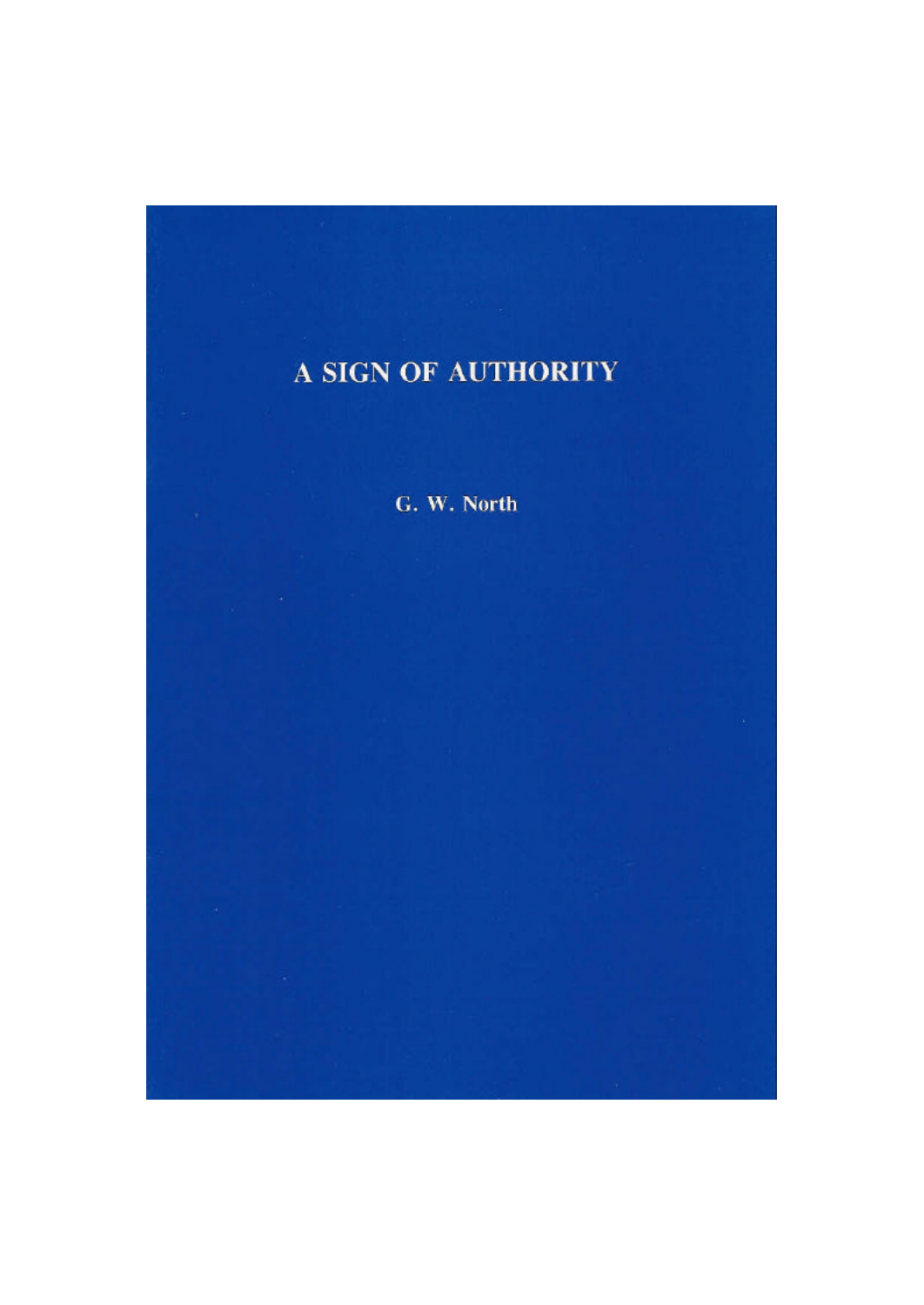First published January 1976. Revised March 1978 & May 1989. Copyright © G.W.North 1989.

# **A SIGN OF AUTHORITY**

# **Headship in the Church of Jesus Christ**

#### **This is the Way - Walk Ye in It**

From internal information we know that Paul wrote his first letter to the Corinthians in answer, if not in response to, a specific request in a letter from some person or persons in the church. Within the church had arisen great concern and disgust over the sinful behaviour and rebellious habits of many of its members; wrong attitudes to eternal truth and principles of living had arisen and were being openly practised. Fearing lest these decadent behaviour patterns should become accepted as though they were right, they wrote to the apostle for help and instruction.

Although we can only assume that the position, practices and powers of women in the church were mentioned in the letter, we may do so with a degree of certainty, for in course of answering it the man of God handles the subject with typical forthrightness. There is no doubt that to him it was a very vital issue, yet, in spite of his unmistakable ruling on the matter, to this day it still retains its controversial nature among the churches of the Western Hemisphere. Perhaps, before we attempt to approach the subject now, we ought to pause and consider a fact which should condition our whole attitude towards it.

Although Paul wrote his commandments concerning female head-covering as a corrective to unspiritual people of his day, by doing so he also left on record the unchanging mind of God about it, that we should read his precious instruction to spiritual people who wish to know and do God's will. That he found it necessary to do so should be sufficient ground for us to recognise that both the true Church and the apostle (with the Spirit of God who inspired him) knew of the gravity of the error into which the church had fallen. The fact that necessity was laid upon him to reprove and correct these women, and indeed the church majority, should itself reveal to us the magnitude of the wrongdoing in the eyes of the Lord. It should not be thought that, because these instructions concern women, only they were at fault. Paul wrote to the church, not to the ladies only. The whole church were wrong, especially the elders; in fact upon them lay the greatest blame. It is a solemn Biblical truth that where the women are at fault and may even take the initiative in sin or misdemeanour, it is the men upon whom God lays the blame. They are the head of the women as Paul so clearly states following God's example in Eden. If the ladies do it, it is because the men allow it - alas, may also encourage it. Is not this a pointed and partial fulfilment of the scripture 'a woman shall encompass a man'? Whereas the man must encompass the woman as it was before the fall.

#### **To Obey is Better than Sacrifice**

Paul opens his remarks on the subject with a clear injunction to men to uncover their heads when praying or prophesying, and follows it with just as clear instructions to the women to cover their heads. God does not always choose to explain why He has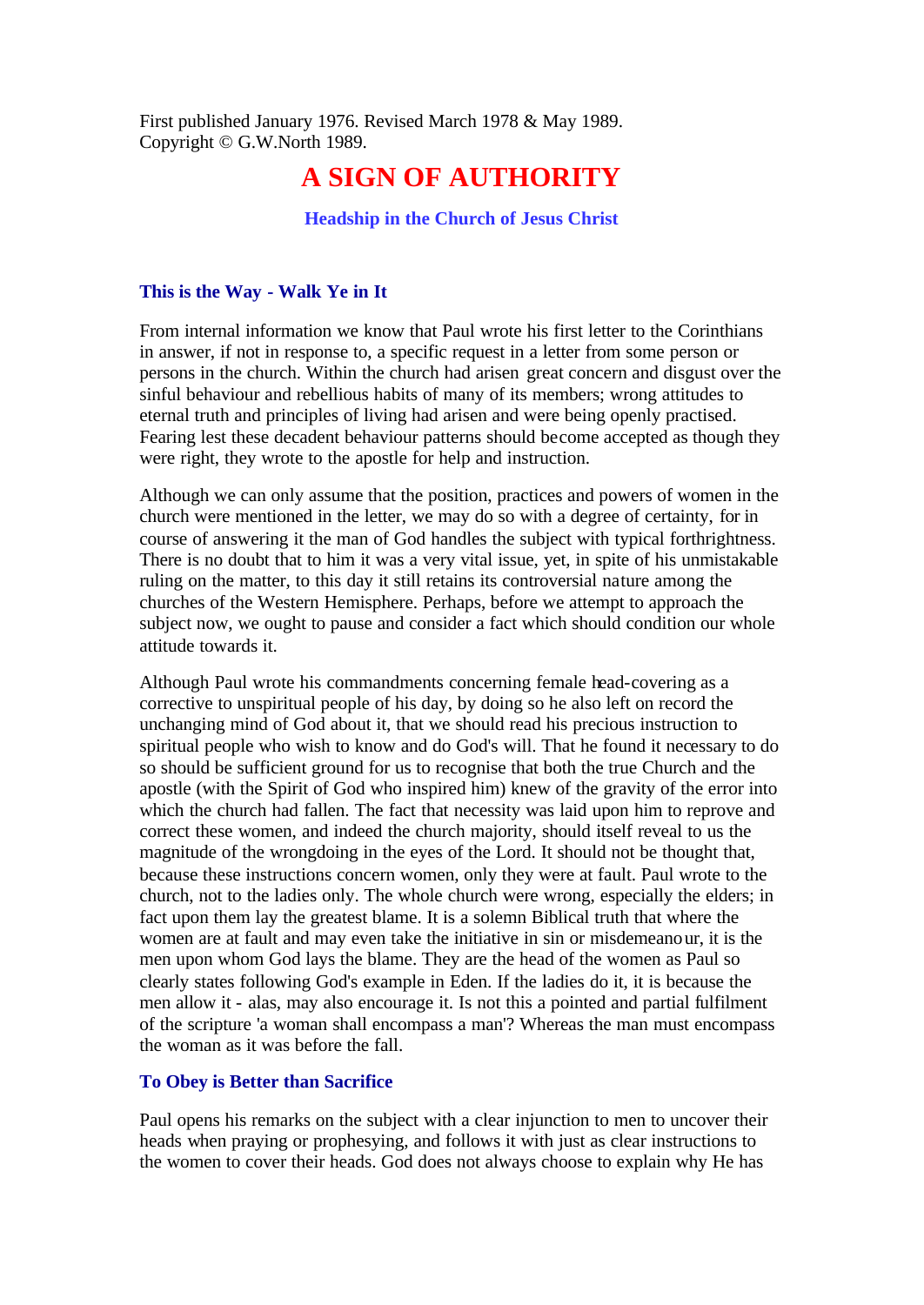made His decisions but there is no doubting the wisdom of all He does. We must respect His wishes and accept His choices without demur, believing obedience to be the highest form of love's trust.

It is of little use trying to make these verses mean anything other than what they plainly declare, and to say the least it is most unkind and certainly unjustifiable to murmur against Paul that he had a prejudice against women. These instructions have a simple explanation based upon eternal principles, giving rise to cogent reasonings, as we shall presently see. He who says to all that we are to 'turn the other cheek' and 'go the second mile', does not expect His gracious people to object to His wishes and demand a satisfactory reason before they will obey. Ought not we all, especially the ladies, rather, as Mary of old, say, 'Behold the handmaid of the Lord; be it unto me according to thy word'?

Contrary to such humble acceptance, the women, with the consent of at least some of the men at Corinth, were, by their unseemly behaviour, challenging the headship of God. Perhaps by deliberately leaving off their head-covering they were thinking to contest the authority or supposed ascendancy of the male; we are not told. Perhaps not everyone understood just all that was implied in such publicly displayed misbehaviour; it may also be true and charitable to think that many today are just as ignorant of the vital issues involved in the transgression. Do all realise that in challenging God's order, whether in Paul's day or in modern times, churches are rebelling against God's institution. Whenever this is done God Himself is also being called in question, and to do that is very serious indeed.

# **Doth Not Even Nature Itself Teach You?**

Head-covering by women in the church is firstly an acknowledgement of natural order. Here we must acknowledge something so very basic that we sometimes do not recognise it, namely that when people act contrary to the simple natural order they act against spiritual order and cannot do other, for God created it. Providing it is accepted and acquiesced to with understanding and grace there's no sin in that which is of simply natural order, but it is absolute folly to go against it.

Man's headship is natural; God made him first by direct creation, forming his body from the dust and inbreathing His Spirit into him. Woman He made later, building her up from the man's bone and giving her to him. She was not the direct work of God from dust, but was an extension of God's work from an original creation. Being second she is not to be regarded as secondary, indeed she has so many things that make her more attractive than the male. He was created by God to be His glory in the flesh; she was made of his flesh to be his glory in flesh. Therefore, in this respect, when joined to him she is most glorious and so is he, but she must not presume to be his equal in realms where God has chosen otherwise. God decided this, He willed and created it this way; it is His order and is absolute. Grace does not change this basic natural order, but works harmoniously with it, improving and enhancing it.

Let us here observe a synthesis of logical ideas which is manifest in the truth of headcovering. In the natural order by creation God ordained that a woman's hair should be given her for a covering; in the spiritual order God ordains that the woman is to cover her head with something as a sign that both she and the whole church submits to God's headship. This is a most sensible as well as a natural and logical procedure, being at once a recognition of that which is both natural and spiritual. In chapter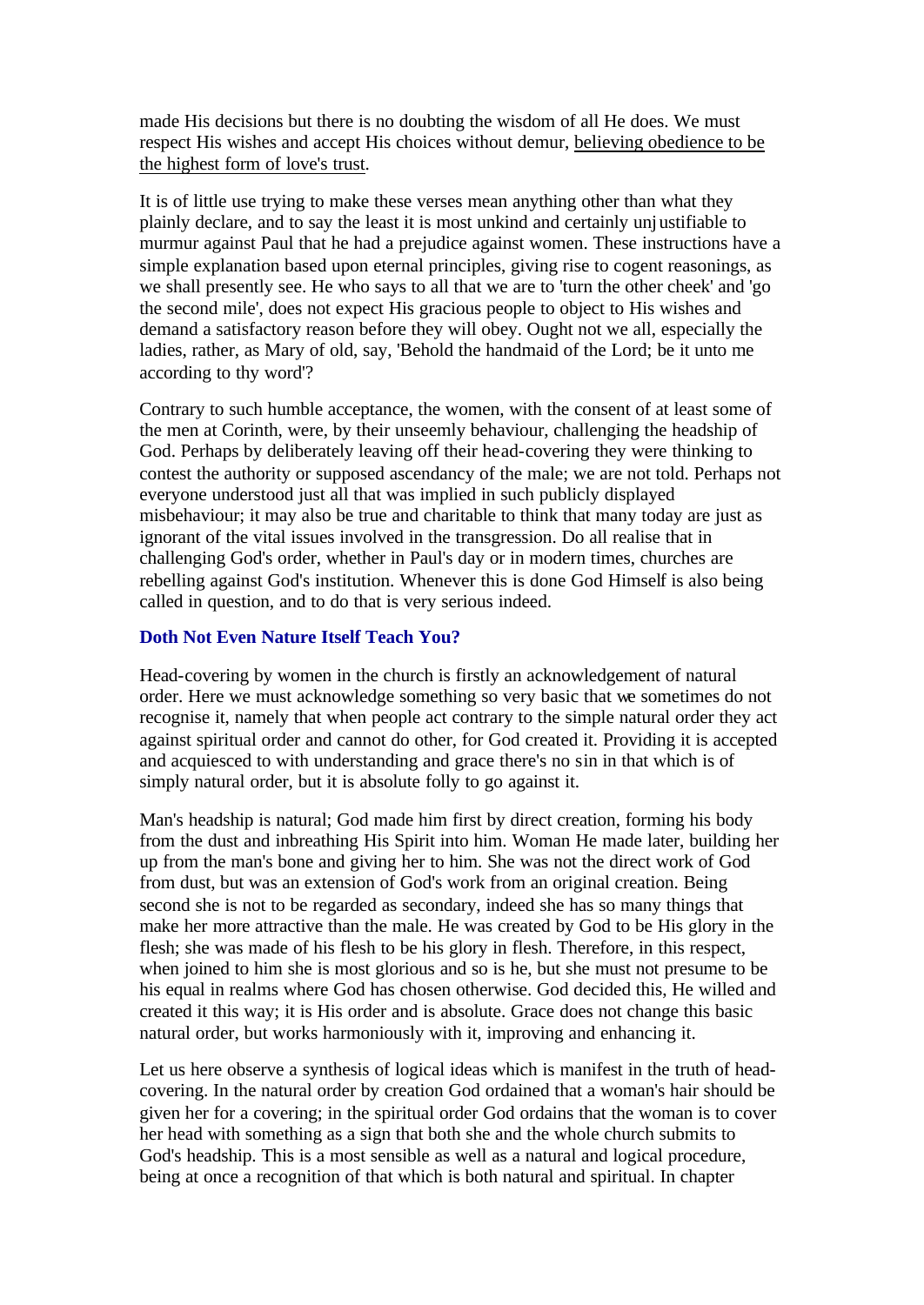fifteen verse sixteen Paul said, 'first that which is natural and then that which is spiritual' , and in this particular matter he makes no exception.

Outside church gatherings a woman is under no obligation from God to cover her head. Within the bounds of decency men and women may dress as they please or according to the laws of the country in which they live. This passage is not primarily written to regulate the proper relationship which should exist between husband and wife. Necessary as that is, Paul's purpose here is far greater than that; its point is to emphasise the true relationship between man and woman, and between them and God. Properly understood this passage sets out the relationship between the Church and Christ, which in turn is derived from the higher relationship between Christ and God upon which all is based.

It seems that Paul was explaining what he himself had either formerly instituted or else insisted upon in the churches in the beginning. If so it is not an isolated instance of this kind of apostolic ruling. Reading Romans six, it becomes obvious that therein he was giving instruction about a past experience which had been instituted previously and was still being practised among them. Whether or not that is so, in this Corinthian passage he sets forth an application of a divine principle which the Lord expects to find in practice in the churches at His coming.

Dwelling for the moment upon the sexual behaviour of men and women, with which he had dealt in earlier chapters, he touches upon a point in verses five and six which is introduced for its symbolic meaning. It holds a valuable and instructive position in his teaching about the order in spiritual relationships. By the commandment of God and the custom of men in those days, every woman found guilty of immoral sexual behaviour was shorn of her hair as a sign to all that she had broken moral codes and public laws. All moral codes were originally instituted of God in His holiness to protect man's innocency, people who disregard them are also breaking spiritual law. Moral law is for the safeguarding of man's original status and dignity. It is intended by God to regulate the behaviour of human souls one to the other on earth. Whilst in the body each of us is an individual manifestation of spiritual being known as a person and loved of God.

From the fact that the Corinthian church was comprised mainly of gentile believers, it may be correctly assumed that Paul's commandment to them in respect of headcovering was neither unintentional nor mistaken. It was not given merely for the purpose of superimposing a Jewish cultural custom or a religious habit upon a gentile situation. The reason for the commandment lies deeper down than Judaistic cultural or religious rites, and much further back than time could embrace. This commandment rises from the bedrock of spiritual order in the Godhead, which order cannot be broken or changed. It is connected with the truth spoken of in Romans two verses thirteen to fifteen as 'the work of the law written in the ir hearts'. It is a manifestation of that work in natural relationships, and is obligated by it.

The phrases 'do by nature' and 'doth not nature itself teach you?' used by Paul, refer to simple moral law, infused by God into the human race with the inspiration of His breath at the beginning. Both the Mosaic Law, and later the person and law of the life of Jesus Christ, are respectively codifications and personifications of that same moral law which we have referred to above as spirit/soul law affecting all human relationships.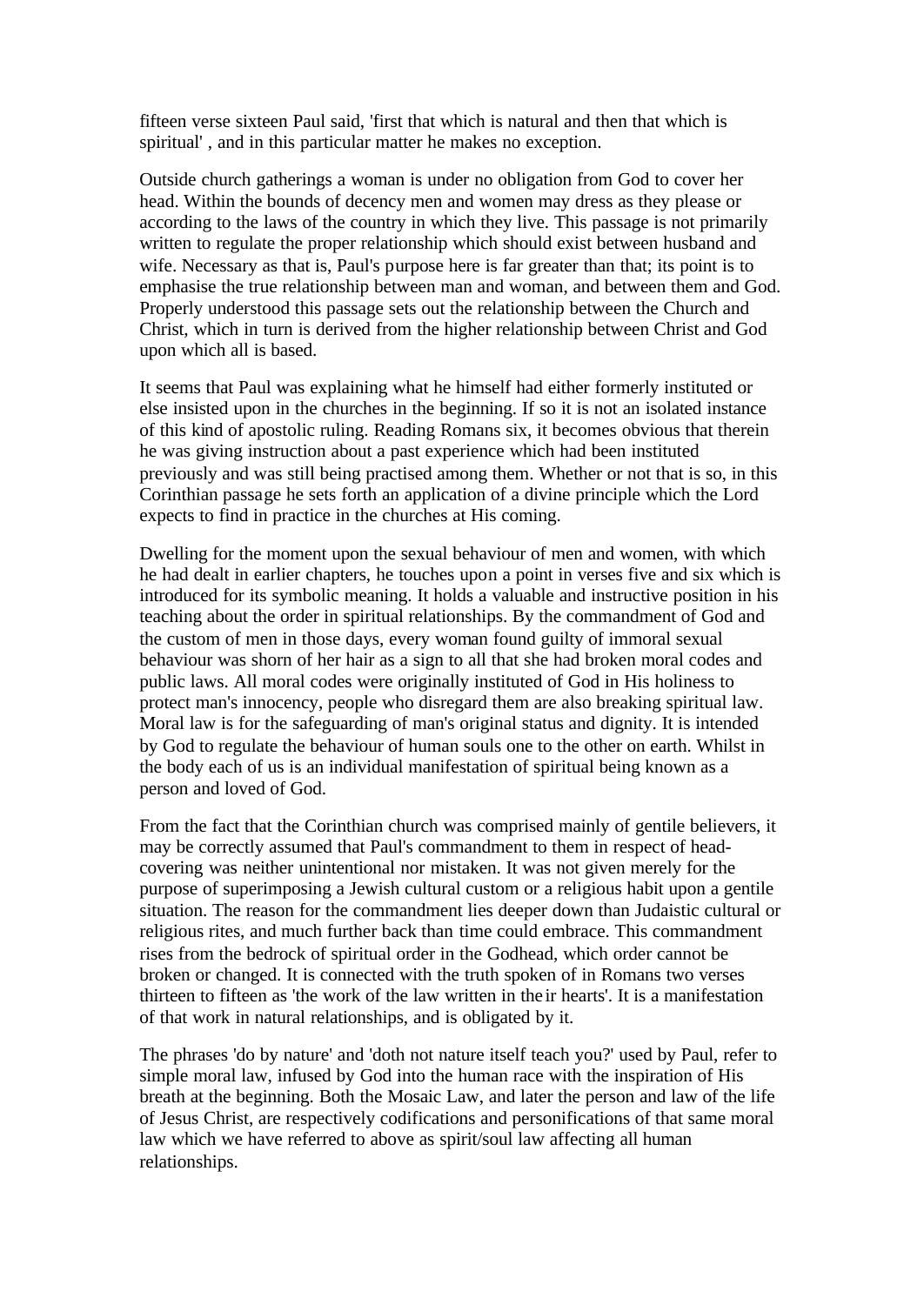#### **The Head of the Woman is the Man**

Whenever human beings live the highest form of moral life, a woman shorn for her sin is regarded as a pariah and is, as she deserves to be, an outcast from society. Unbridled sexual lust, which breaks all rules of chastity and defies the decency and dignity of proper marital relationships between male and female, is, before God, as the physical disease of leprosy. Paul here is not dealing with a temporary breakdown in relationships brought about by improper behaviour on the part of any man or woman. Regrettable as that is, upon true repentance there is forgiveness and cleansing for that, leading the penitent to restoration into pure spiritual life and reinstatement into proper moral behaviour. He is dealing with the permanent state of harlotry so obnoxious to God.

Only among peoples of total depravity or deliberate abandonment will it be found that harlotry is countenanced without punishment and accepted as normal behaviour. To this day women regard their hair as their glory, therefore to have it shorn from their heads is a shame, and done undeservedly this is an insult. It is a correct punishment for harlotry though, for by shearing a woman of her chiefest glory the heinousness of the sin of the inward soul is publicly revealed to her deserved shame. By shaving her, public justice was served. From that time she either continued a depraved, shameless woman before all or, repenting of her sin against God and crime against humanity, she was allowed to grow hair again as a sign of her restoration to public and moral behaviour.

It must also be borne in mind that when Paul states that 'the glory of a woman is her hair,' he is not referring to her hair as such. He is not commenting on the abundance, texture, colour or appearance of her hair; he is rather referring to the fact that she has it. Her glory does not lie in the artistry whereby she arranges her hair to suit her face or crown her beauty, for she may have none or very little of artistry or beauty.

In fact Paul is not concerned with outward beauty or appearance; he is dealing with moral and spiritual beauty. The glory of which he is speaking is glory of character: righteousness, holiness, meekness, obedience, uprightness, faithfulness. A woman's glory does not lie in that which strikes the eye, but in what appeals to the heart. In his day the fact that she had her hair meant that she was a good, true, moral woman. Therefore, whether she was daughter, sister, wife or mother, in the matter of sexual behaviour before God and man she was glorious. If it were not so with her she was to be shorn; she was a woman who had broken through the God-appointed veil of sexual restraint and decency; she was a pariah.

However it must not be thought that, because he thought and wrote in this strain, Paul was only harsh upon women of corrupt morals and not also strictly punitive against men of like behaviour. In an earlier chapter he firmly rules that for certain kinds of sexual sin a man was to be handed over to satan for the destruction of the flesh. Paul was quite impartial in all his handling of men and women; he did not favour his own sex against women but judged equally among all. Unbiased reading of his epistles shows that he considered men always had to bear the greatest responsibility; only seriously biased minds could think otherwise. Moreover, it can scarcely be thought that God would impose such treatment as this upon a woman unless He regarded the offence to be of the enormity that warranted such punishment.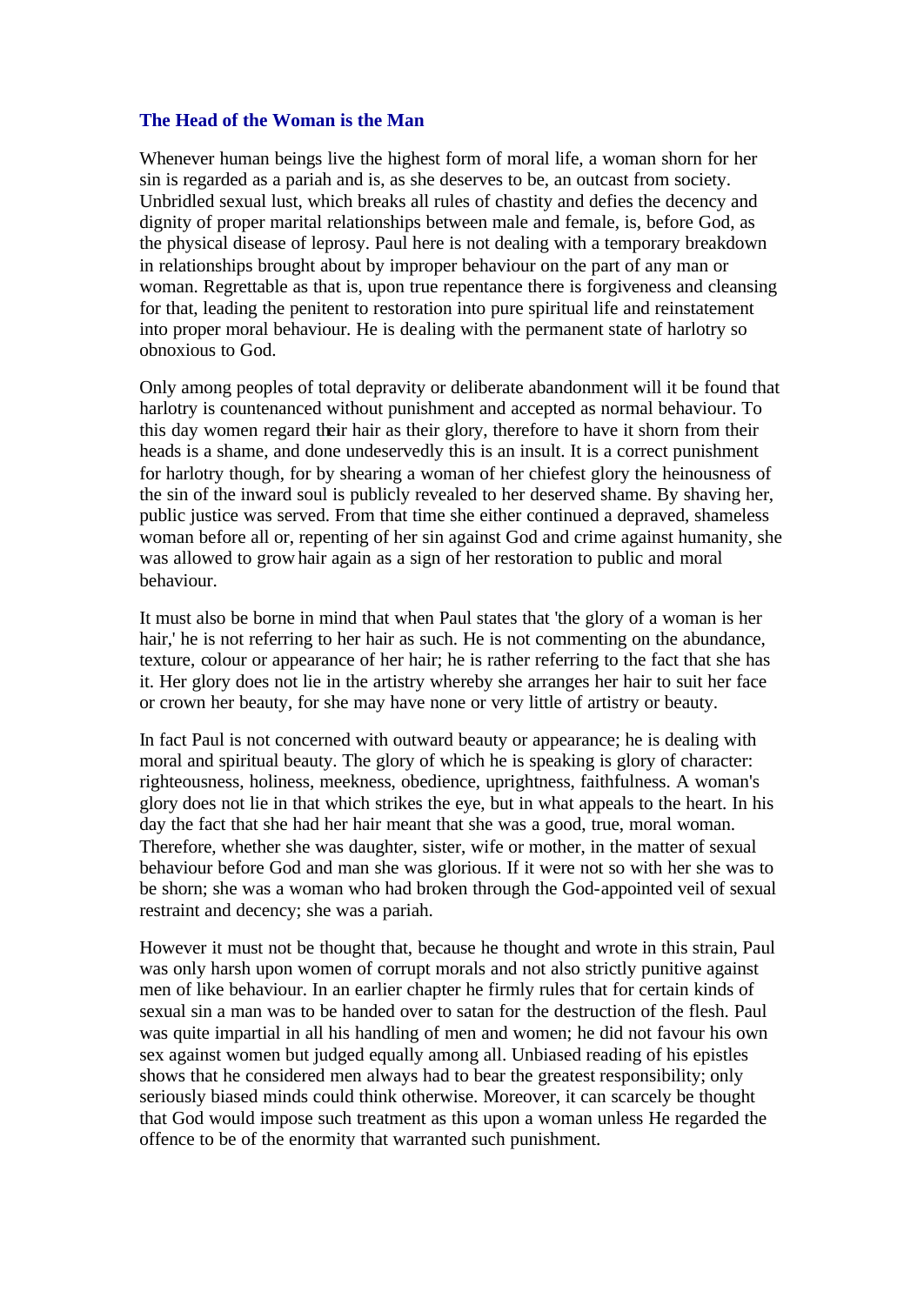Such stern measures reveal that greater things are involved than at first meet the eye. We see that to ignore or rebel against head-covering is regarded by God as a major offence. By coming to a clear understanding that the glory of a woman's morality in sexual relationships is shown in part by the fact that she retains her hair, we are prepared to be shown the greater spiritual truth that is involved in head-covering in the church.

# **The Head of Every Man is Christ**

Paul commences this chapter with a most significant remark in which he claimed to be an imitator of Christ. Glancing up at the end of the preceding chapter we find that he classifies the human race thus: the Jews, the Gentiles, the Church. We are not to give offence to any of them, he says, but seek to please them that they might be saved. He is also specially concerned that we do nothing which causes our brother to stumble, or which in any way wounds the weakest conscience. 'Imitate me', he says, 'as I imitate Christ'. With this pointed statement he moves into his penetrating analysis and powerful instruction about head-covering in the church. 'The head of Christ is God; Christ acknowledged headship and so do I', he is saying; 'imitate me, acknowledge headship as I do'.

In the matter of human relationships the woman was originally given her hair from God to be unto her a glorious covering. Later, following the fall, this was vested with a special significance. One of the features of the outworking of sin in the race was the early breakdown of natural and moral order between the sexes. This involved the original issue of Adam's defiance of the headship of God over him. In turn this eventuated in forfeiture of his headship over all creation, including the woman.

Now however, with the coming of Christ who is the last Adam and the second man, that headship has been restored. Jesus is the unveiled Man in absolutely correct relationship with God; He is the direct image of God. He is the second man God made; He is the New Man. In the beginning Adam was made in the likeness and image of God who made both him and Eve his wife by Jesus Christ. Adam failing, it was only right, as well as the only possible thing to be done, that Jesus should come down here to restore and improve the situation, which thing He has fully accomplished.

Eve was not made directly by God from dust; she is God's handiwork and therefore of His glory, but she is not His chief glory. In the nature of things it must be acknowledged that it is a greater miracle to create from dust than to build from a rib. It therefore follows that, being made from Adam, she is made in the image and likeness of man for man and is man's chiefest glory in the realm of flesh.

It is only seemly then, and in perfect keeping with a racial principle, that when they are together in public worship of God, both she and man should gladly acknowledge and openly confess this in the way God desires. This should be especially commendable to their hearts, for God never does anything illegally or in conflict with propriety or out of harmony with eternal principle or simple acceptable ideas. If this be so in nature, how much more is it so within the Church which is Christ's body.

This may be plainly seen in both the other basic outward ordinances in the church with which Paul also deals in this epistle, namely the Lord's supper and baptism. By the former the Lord wished to exhibit His broken body and poured-out blood, so He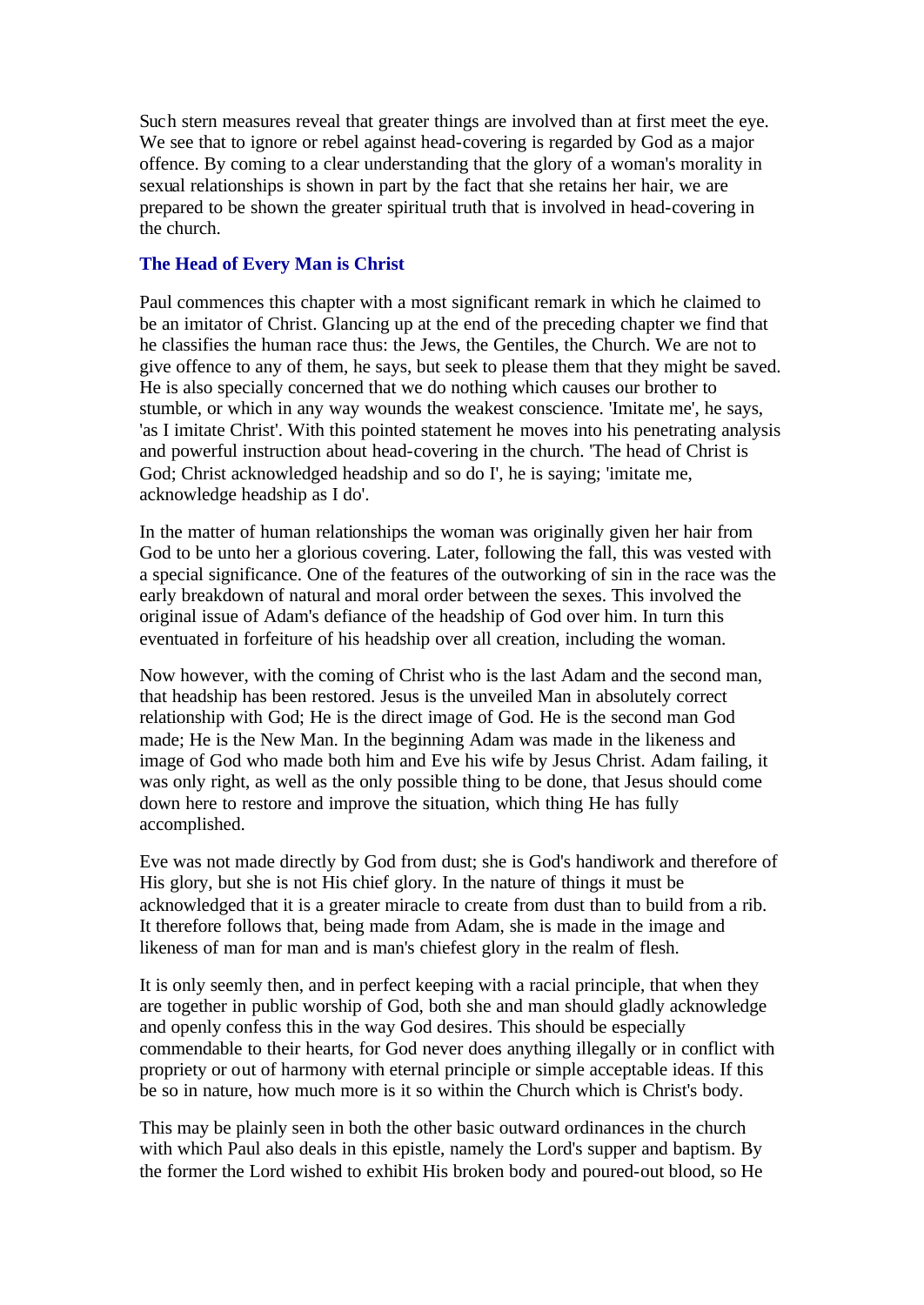chose bread and wine as best suited to His purpose. By the latter the Lord wished to display the truth of Baptism in the Spirit, so He ordained water baptism. By the third ordinance here being investigated He wished to display headship, lordship and authority, so He chooses the figure of the woman's head-covering. All is of one and this ordination is established in a simplicity consistent with the whole. Nothing is strained; no foreign element or idea is introduced; everything is so very right.

# **Who did Hinder that Ye should not Obey?**

Avoiding cynicism at all costs it is surely neither incorrect nor unkind to observe that if there be those who refuse to keep the Lord's supper and those who will not be baptised, it must not be thought strange that there are those also who will not accept head-covering, for observation confirms it to be so. Not that logic accepts the two former malpractices as the premise for the third, but reason assumes and observation proves that if two be flouted the third is imperilled. Almost certainly the same spirit abroad in the whole will not hesitate to break the third; as the apostle says earlier, 'a little leaven leaveneth the whole lump'. James also adds his stern wisdom to tell us that it is impossible to break one of the commandments without breaking the whole.

In reverse order of thought to this, though retaining the same principle, Jesus says, 'He that is faithful in that which is least is faithful also in much'. Whatsoever the matter be, the spirit that is working and the principle involved are more important than the actual thing or specific area in which the spirit and principle are working. In fact, whatever, the outward results may appear to be to the observer, whether good or bad, mediocre or excellent, in the eye of God the real quality and merit of any act is only determined according to the spirit and principle by which they are produced.

What is most distressing in the Church is that dear people, who devotedly love the communion and baptism by immersion, for some mysterious reason contest the truth of head-covering and stoutly denounce it. Perhaps this is because they fail to see two things, which in the eyes of God the Father are of major importance, namely, in the church man represents Jesus Christ and woman does not; she fills another very important role which will be considered later. Being so privileged, men, when gathering in the churches, need not and indeed ought not to cover their heads. By being so forthright Paul is being very daring, but bold as he is, he is not a bit worried about this, for he is stating something of major importance and it represents a break with tradition of gargantuan proportions not immediately recognised in modern churches as it was in the beginning.

In Israel of old and among Jews of today men were, and still are, expected to cover their heads when they gather for worship in their synagogues. Their reason for the tradition is simply this: the Jews refused, and still refuse, to accept the fact that Jesus Christ is the Messiah. They think that their head has not yet come, therefore they wear a head-covering; secondly they do not pretend that their hair is their covering; they are not shaven under their hats! It should be noted also that muslims do not uncover their heads when going through their religious exercises - they too reject Christ as Saviour and Lord, and again it should be emphasised that these men do not regard their hair as their covering. Sad as these things are, it is even more sad that in certain sections of the Church men of supposed higher rank than their fellows also refuse to uncover their heads even when handling the bread (or wafers) and wine at their tables (or altars as they ignorantly call them) before God and the congregations. Thus they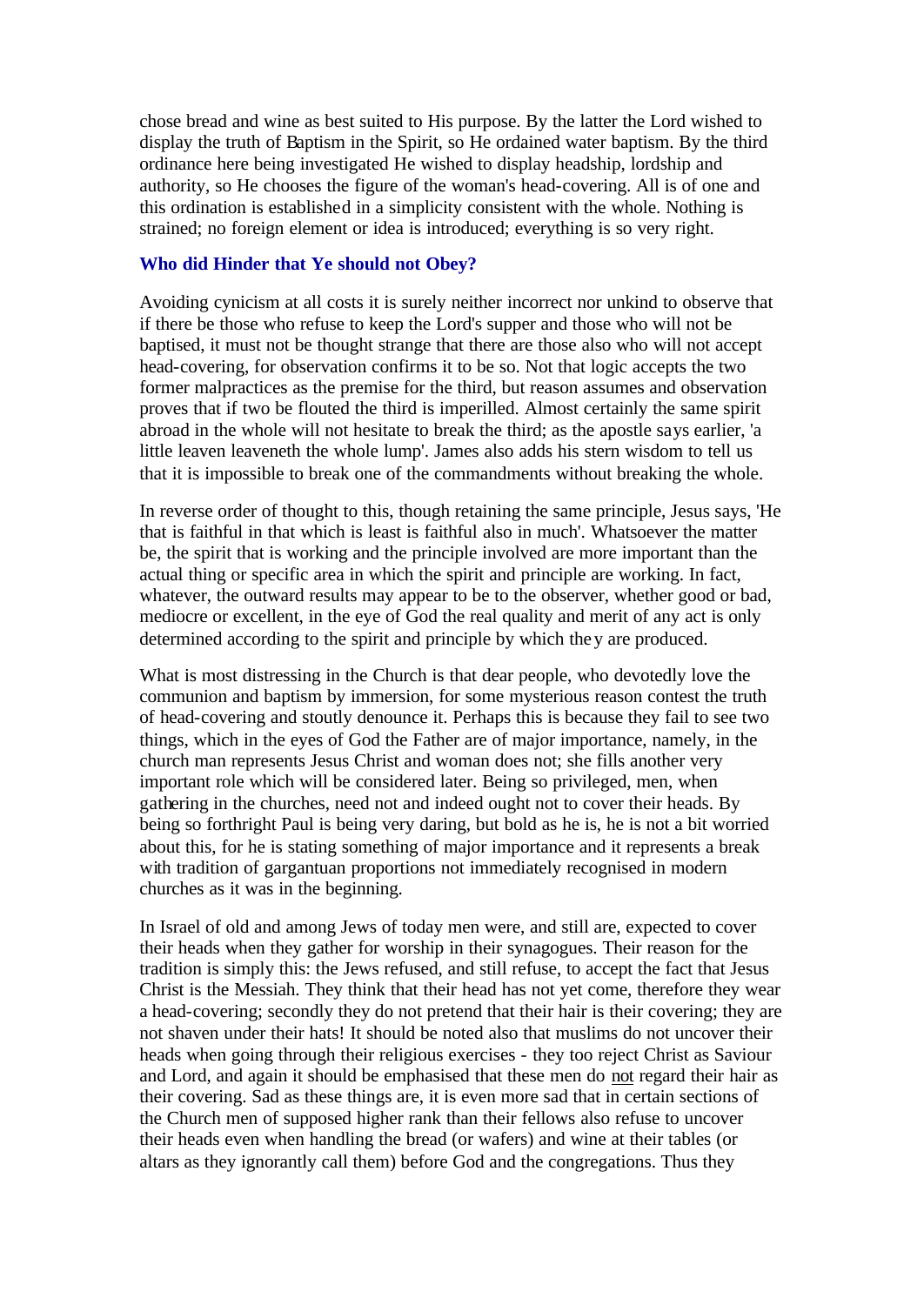deliberately reverse the commandment of God through Paul to men - by words they say their head has come, but by action and example they deny it.

Quite differently from men, the woman has a special role of equal importance to man's, a role befitting her natural state and calling as man befits his. Her part is to represent the bride of Christ. How great her privilege; it is one which all men of pure heart might envy. But there is no need; the bride of Christ is comprised of both sexes, so hers is a wonderful privilege indeed. Behold therefore the wisdom of God: when the woman covers her head she covers it for both male and female, for in respect of this relationship both await the coming of the bridegroom - He has not yet come. So here we have it: man uncovers his head because the head has come; the woman covers her head because the bride's Head and Lord and Husband has not yet come. Reasons for the order of things in the Church become clear as the mystery unfolds, and blessed indeed are the humble hearts that were willing to obey without any explanation as to why they should, even though things were still hidden from their eyes. Listen again to the further profound word of Paul as he seeks to add yet more understanding of the matter to our hearts: 'neither is the man without the woman, neither is the woman without the man'. That is perfectly understandable in the natural realm of course; there could have been no more men and women on this earth if there had never been a woman as well as a man in the beginning.

But Paul is not just appealing to common sense, he is carrying the truth observable in natural things over and up into spiritual things. When a man stands with head uncovered to worship and pray and prophesy in the midst of the church, the woman stands there as if uncovered too, and when the woman stands to worship and pray and prophesy in the church her head covered, the man stands as if covered with her also, for neither is the man without the woman neither is the woman without the man. Note, not covered by, meaning 'over', a phrase so popular in some circles, but covered with, a phrase meaning 'together with': togetherness is so dearly loved by the Lord. But there must neither be subterfuge nor substitution here; each, both man and woman, has his and her own role to fill. Ours to obey, His to order, and why should anyone wish to argue with Him?

Unfortunately, because the designs and desires God intended by the symbol of headcovering in the churches has never been fully grasped, many who would have practised it have either fully or partly, abandoned it. Such statements as, 'we do not insist on it but leave it to the individual concerned', abound everywhere, while in other churches men quite openly speak against it altogether and declare it to be bondage. Yet if this be bondage so also is water baptism a bondage, and the communion an even worse bondage, for head-covering is as much an ordinance as they are. Perhaps one of the most pitiful of all sights is a woman who sits in a meeting with her head uncovered until the time arrives for prayer and prophesying, when a head scarf or some form of covering is hastily pulled over her head. This kind of behaviour is based upon incomplete understanding of the Lord's purposes by headcovering. Why should we think that He only wishes the Church to bear witness to truth during prayer or prophecy? We should base our whole approach to this matter upon the words 'when ye come together', not on when we pray or prophesy.

Paul is not selecting praying and prophesying from among the many things we do when we come together and saying 'you only need to cover the head while these are going on'. He is appealing to our sense of propriety: do you really think it is seemly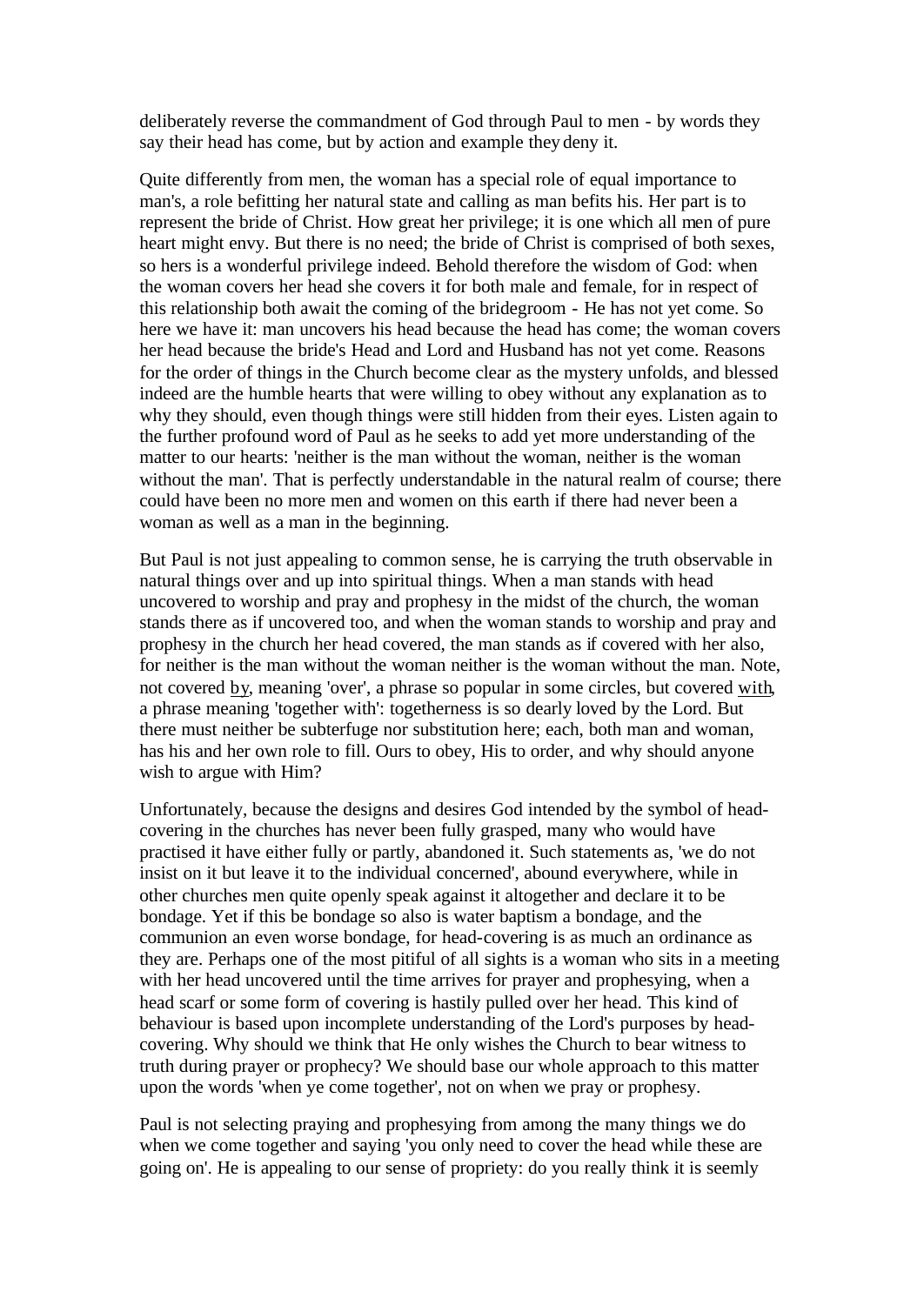that a woman should do these things with her head uncovered? It doesn't seem right does it? He is not saying 'it is all right for a woman to sing and say hallelujah and clap her hands without covering her head, but she ought not to pray and/or prophesy without it'. What if no woman ever prayed or prophesied in a meeting - and some never do - should that be a way out of the obligation for her? Should not this be seen for what it is - either grudging conformity by a heart that dislikes God's order and only submits to it under protest, or basic misunderstanding of truth, or just bad habit contracted by observation of the disobedience of others, or perhaps a mixture of all three?

The seriousness of the situation is this: if the woman refuses to cover her head she:

(1) dishonours her own personal head by displaying the sad fact that she glories in herself and her own and man's flesh;

(2) misrepresents every male present by showing that he dishonours Christ his Head, for she wears the covering for him as much as for herself;

(3) shames and humiliates Christ Himself by displaying the fact that she and the whole church refuses to accept His Lordship. In all of these things the man is not without the woman, and the woman is not without the man; they are equally culpable and personally responsible to God in this matter.

Because of this, it is a glory to the woman to wear the sign in the church, for she wears it for the entire church. To do so is a far greater glory than having her hair upon her head, for were she to fall into grievous sin and her hair be shorn from her as a result, upon repentance and restoration she could again cover her still shaven head and gather with her brothers and sisters in Christ as before. She would then be as though she had never committed the sin, and her hair would soon grow again and she would dwell with her husband or father or her brothers in the home and in Christ - forgiven, restored and loved. The church would meanwhile be vindicated and Christ honoured as He should be.

# **A Bride All Pure and Holy**

A woman's head-covering is to be worn as a testimony to truth and as a sign to her, and her husband or father, and to the Church and to all men, as well as to God and the angels and to the devil and his hosts also. It indicates that in much the same way as a body is unavoidably under its head when rightly related to it, she also joyfully confesses herself to be under her husband or father and Christ. It is the silent declaration ordained of God that the whole church gladly accepts God's order and will obey His orders; this is no hardship where love abounds. On the contrary, worn with understanding and with a perfect heart, it is a delight, for it shows the correctness of the relationship between male and female, and husband and wife, or, if she is unmarried, a daughter and her father and brothers. By this she declares to all men her personal chastity and faithfulness and the corporate chastity and faithfulness of the Church to Christ. More than all these, in this way that God has appointed, she shows to all and declares to Him that the mischief wrought in the human race by Eve's insubjection to Adam, and therefore to God, shall not be repeated in the Church.

#### **A Sign of Authority**

It is vital to our understanding of the mystery displayed by head-covering that we recognise that originally and ultimately all contest lies between God and satan. In the beginning of the natural order over which man was made the head the contest had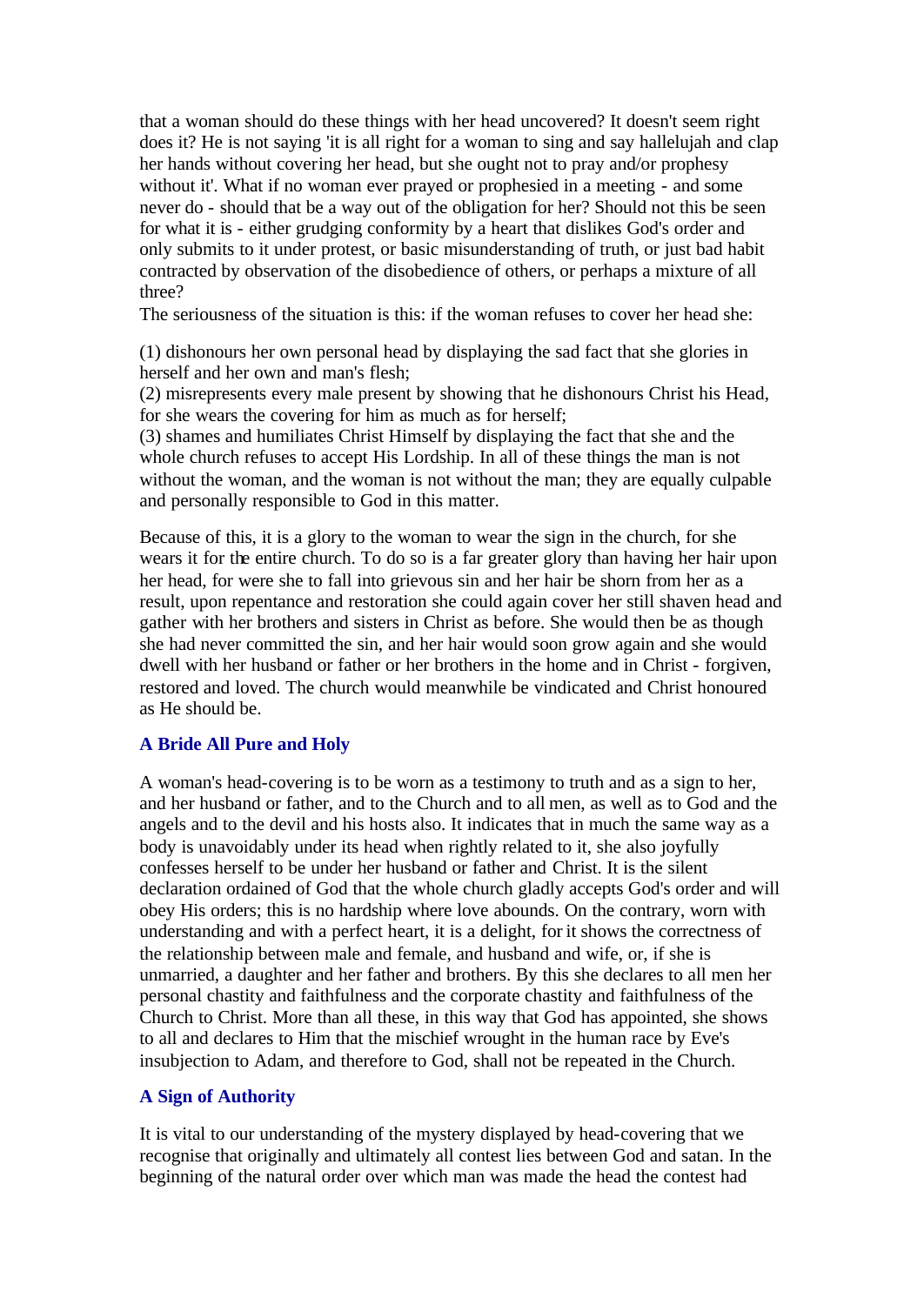already commenced. Satan rebelled and declared war against God before He made Adam and Eve, and when she was finally made in order to help Adam, satan deliberately defied God and His order of creation by making approaches to Eve. It was a subtle tactic, for the man not the woman was the terminal point of the temptation. Having defiled the woman and achieved his first success, the devil waited for her to do the rest of his work for him, and she did: Eve defiled Adam for satan. His hidden purpose realised, satan gloated over his success, for by and beyond the conquest of Adam he was able to strike at his primary objective, God.

It was with deliberate defiance of God and in contempt for His order in creation that satan set aside all God's work and went for the woman and not for the man. What is more, it appears that he did this in Adam's presence, bypassing him and openly affronting both God and man. The woman succumbed to the advances of satan, giving him co-operation, passing on to the man the fruit of the devil's temptation. He apparently made no protest but foolishly accepted both the fruit and the affront to his primacy, weakly acquiescing to the devil's will. Through this disobedience Adam not only introduced sin into the human race but also set the pattern for the satanintroduced disorder. Rebellion and anarchy have since reigned among men, and especially so in the matter of proper relationships between the sexes.

God had to accept the fact of sin and its consequences, but He refused, and still refuses, to countenance the attempted reversal of the purpose revealed in the order of creation. That man is still the head, God makes quite plain by speaking of the old nature of man as Adam. The onus for the dread transaction in Eden was not laid upon the woman but on the man. Although the woman was the leading instrument in the fall, God still makes Man the primate, (including Eve in Adam, for she came from him and not directly from God) saying 'as by one man sin entered into the world, and death by sin'.

He did not blame Eve; Eve, we are told, was deceived, but Adam quite deliberately, and perhaps with some knowledge of the immediate issues at stake, chose to accept not only the fruit but also all he then understood to be involved in the act, namely both satan's and Eve's leadership to the point of domination. Their crime was twofold in effect: first it was against God; secondly it was against the as yet unborn generations of men. But in mitigation it must be stated that neither of them then knew all the longterm misery which would eventuate in the earth as a result of her insubordination and his abdication of authority. However it must also be understood that Christ, having had to suffer so terribly because of it all, is not going to allow it to be so in His own body the Church. As it was in the beginning, so it must be now.

Therefore the woman is under obligation to wear the head-covering as being under the law to Christ; it is an ordination in the New Covenant. She must do so with loving obedience and understanding, and not just as a concession to a Pauline idea. She must do so in conscious agreement with God, knowing why she does it and in no way feeling that because it is commanded her she is an inferior creature. She should rather accept it as a privilege and an honour, for it is the sign of both her own and the whole church's recognition of the original sin and of its expiation and her present right relationship with God.

On no account may man acquiesce to his woman or any womenfolk worshipping uncovered in the church, lest he be found guilty of perpetuating the devil's insult to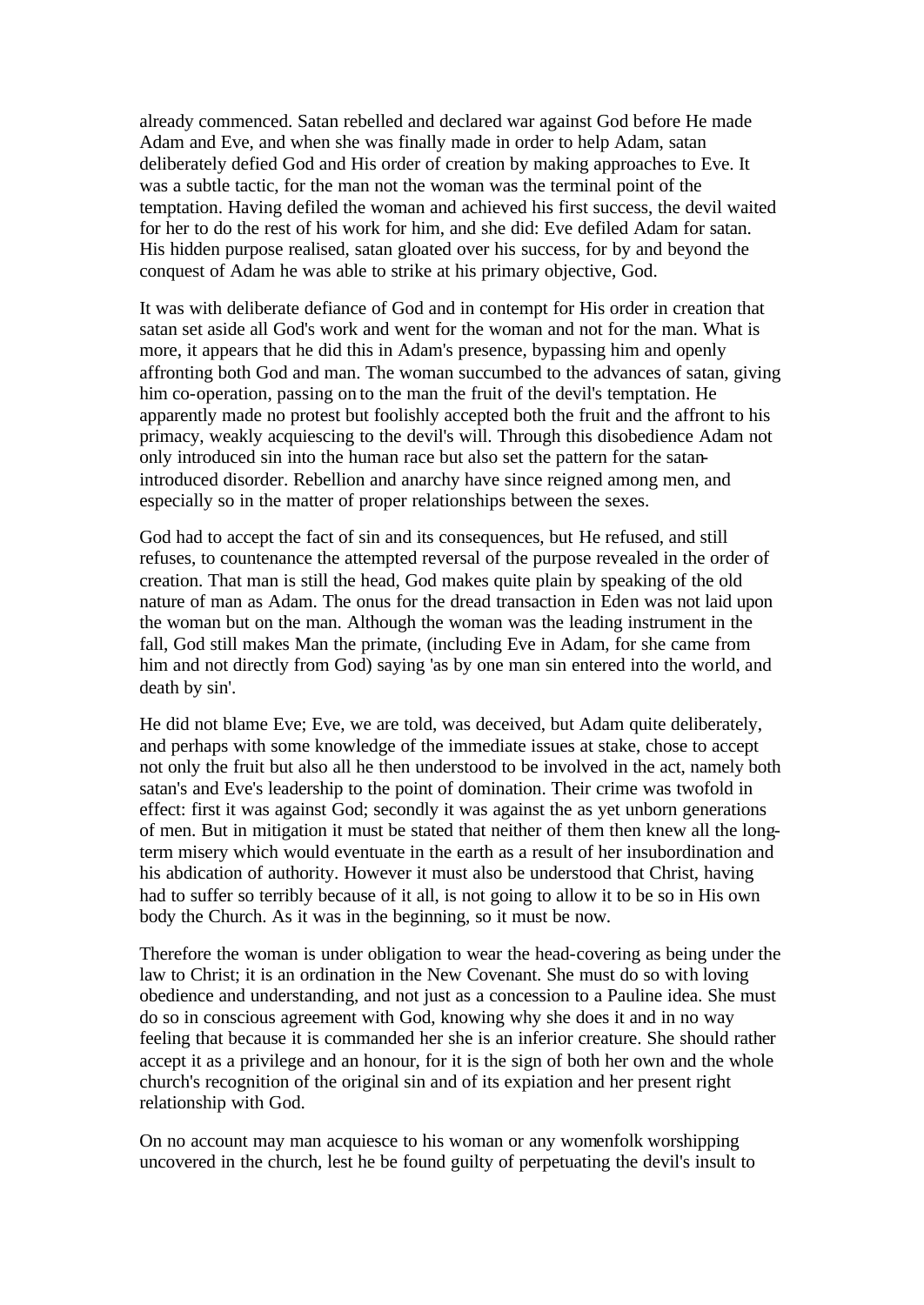God. Adam stood by and allowed his woman to usurp his position, but no man is allowed of God to do such things in the church. Woman must not only show that she is under authority, but must also truly behave herself aright, even if her males are either too weak to act or too ignorant to know or too carnal to care what she does. Besides all this she has a responsibility to angelic beings in this matter, for by covering her head the woman also apparently shows the church's understanding of God's righteous concern for the angels.

#### **Because of the Angels**

In the beginning God created these heavenly creatures with a view to being first His own personal servants and secondly the servants of man. Then when the Church came into being, the angels were given special charge concerning each member of it. From scripture we learn that angels have a very keen sense of right and wrong and, among many other things, have a great desire to look into the mystery of Christ and His Church.

The Bible also reveals that, before the world was, proud Lucifer rose up against God and led a group of discontented, rebellious angels in a revolt against Him. The Lord immediately quelled it and dealt out summary judgement against the rebels. Upon some He passed terrible sentences, casting them out and dispatching them to ageabiding imprisonment under darkness, where they now await final sentence on the future day of universal judgement.

What then do the unfallen angels who retain their first estate think about openlyadvertised world-wide rebellion on the part of the Church? When being sent forth by God to minister to the Church they observe uncovered women supposedly worshipping their Lord, yet flagrantly disobeying Him in the act, how do they feel about it? For disobedience many of their race were inflicted with great and sore punishments, why then should people in the Church, (who, while being members of a lower order, profess to be made higher than they) openly disobey God and not be judged for it? Was it for this that their Lord and creator instituted the age of grace. Is grace license for sin? Are men and women allowed to do as they please? By disregarding this commandment of God, the churches sin in a threefold manner:

(1) they perpetuate the disobedience to God which was begun in Eden;

(2) they compound the original sin by allowing personal disobedience in this matter; (3) they shame Christ and His Church, for they act as though it does not matter; indeed in some quarters even preach against the truth. If only for the sake of the testimony to those angels who witnessed stern judgements and punishments of their fellows, all women should wear the sign. What is more, Man must insist tha t Woman is covered, because in the church Christ is his Head and his glory and not the woman.

# **The Joyous Submission of Love**

Paul takes up this very point and uses it as a further reason for the injunction, stating clearly in the text that the woman is the glory of the man. When making woman God not only took of man's bone, He also took of his glory and made her of both. Making man He took of His own glory, infusing it into dust with the impartation of His Spirit; but not so with the woman; glory was given her by God, but indirectly, that is, as from Him via the man. She was the image of God imaged in the man, her beauty and glory was his beauty and glory enhanced; she must therefore be covered when gathering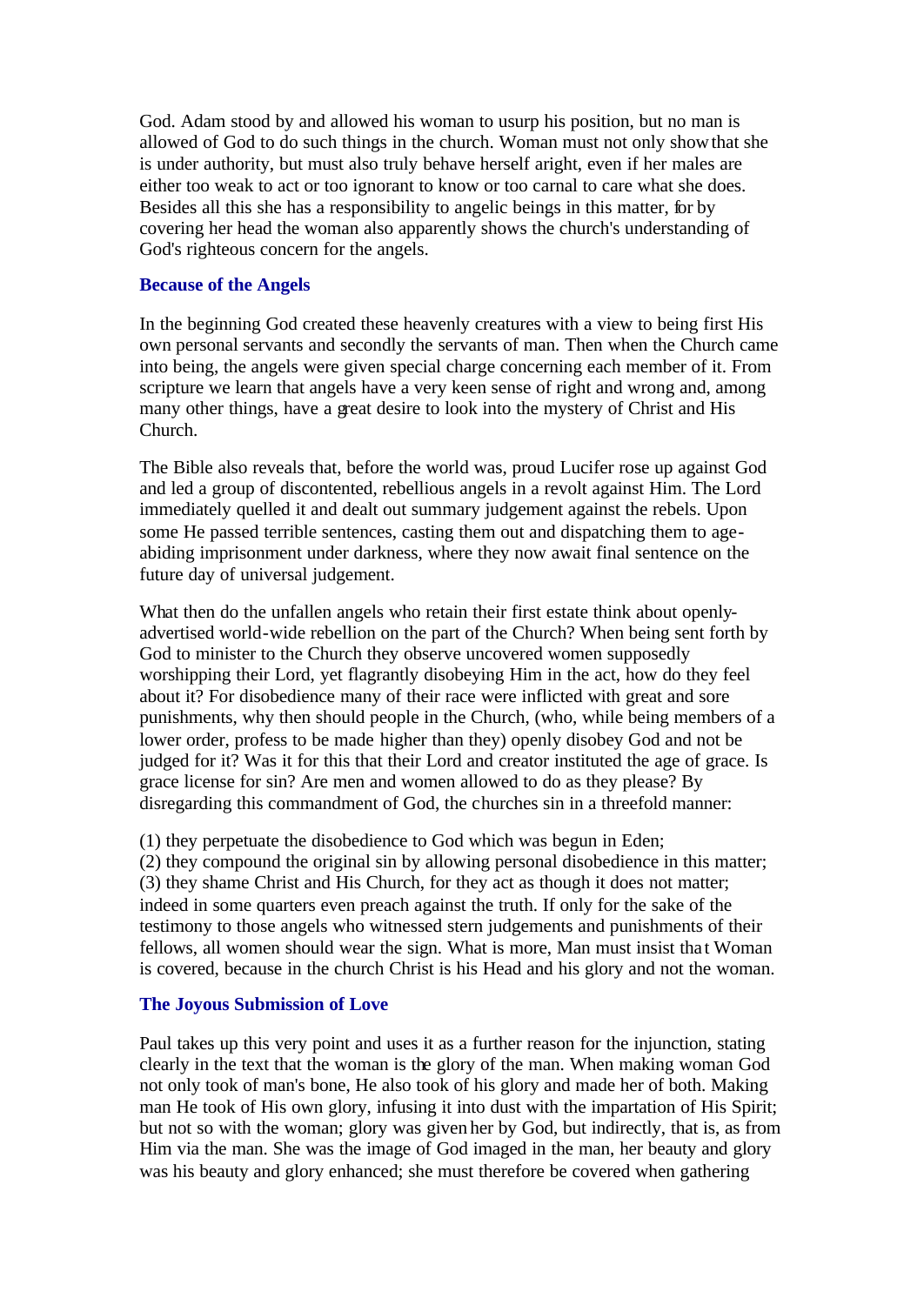with men in the church. Covering her head she (and they by common consent) hides both her own as well as man's glory. The Church is for the display of God's glory; no other glory but His alone may be sought or seen; all wrong glorying is sin. Christ is the glory of the Church. In no way and to no degree may woman or man seek to display themselves; it is wrong to do so. If man wishes to see Woman displayed in the Church it is for wrong reasons; equally, if women want to see men displayed in the church it is also for wrong reasons. When the Church gathers together, it does so for Christ, and all must agree together that as much as is humanly possible man's glory should not be on view at all.

In this matter of head-covering the Church must move in line with that which is natural, covering over what cannot be obliterated, doing so in wholehearted manner with willing obedience. Intelligent co-operation with God in this, so that the natural becomes spiritual, is the hallmark of submissive love. If this be not so, that which is thought to be natural (as the uncovered state) will always become sinful, that is carnal. In what Man does the Woman is included, yet each member of each sex must do his or her own part and one must not seek to usurp the position and glory of the other. There is nothing a man or a woman can possibly do which is more honouring to Christ than obeying Him. If we disobey Him in this least thing, how can we think that we can be obeying Him in the greater things?

The man is left uncovered to show that Christ the Head is uncovered; the woman is purposely covered to show that the Church, the Body of Christ, has its Head upon it and is covered by Christ. The covering is therefore seen to be the symbol of our oneness and union with Him and represents Christ, the power and wisdom of God. She represents the Bride, which includes both man and woman; her covering represents the Bridegroom of all. Behold therefore the wisdom and glory of God: Man and Woman joined in worship, the man representing the Bridegroom and she the Bride.

More wonderful still, by this all the spiritual anarchy of Lucifer and Adam, leading to ultimate annihilism, is exhibited as itself annihilated. Man and Woman are shown as one and equals, God being transcendent of all. It is now seen that what some women quite mistakenly regard as an outdated sign of Man's superiority over Woman is in reality the sign of something quite other and infinitely higher than that.

In the same way in which the humble, submissive Christ was equal with God, yet counted it a thing not to be grasped at, so should a woman understand that she is equal with men. She ought not to grasp at something as though she did not have it; let her humbly submit to God's loving dictates and she shall have all. By so doing she parades before all, that although she is equal in spirit with men as is Christ with God yet for God's purposes in the earth she is under the male in the same way as Christ was and still is under God His Father.

Let leaders, preachers, teachers and prophets be clear about this in their hearts and in their messages, and there will be understanding in the churches about it, then there will surely be no more open rebellion against God. Let the Woman be told, so that she will understand, that she has an honour denied Man and she will want to co-operate with God in this. Did she not co-operate with Him for the birth of Christ so that He became God's baby and hers? This being so, will she deny the honours of His body to Him now? By no means. She will gladly do His will, and praise Him that He closes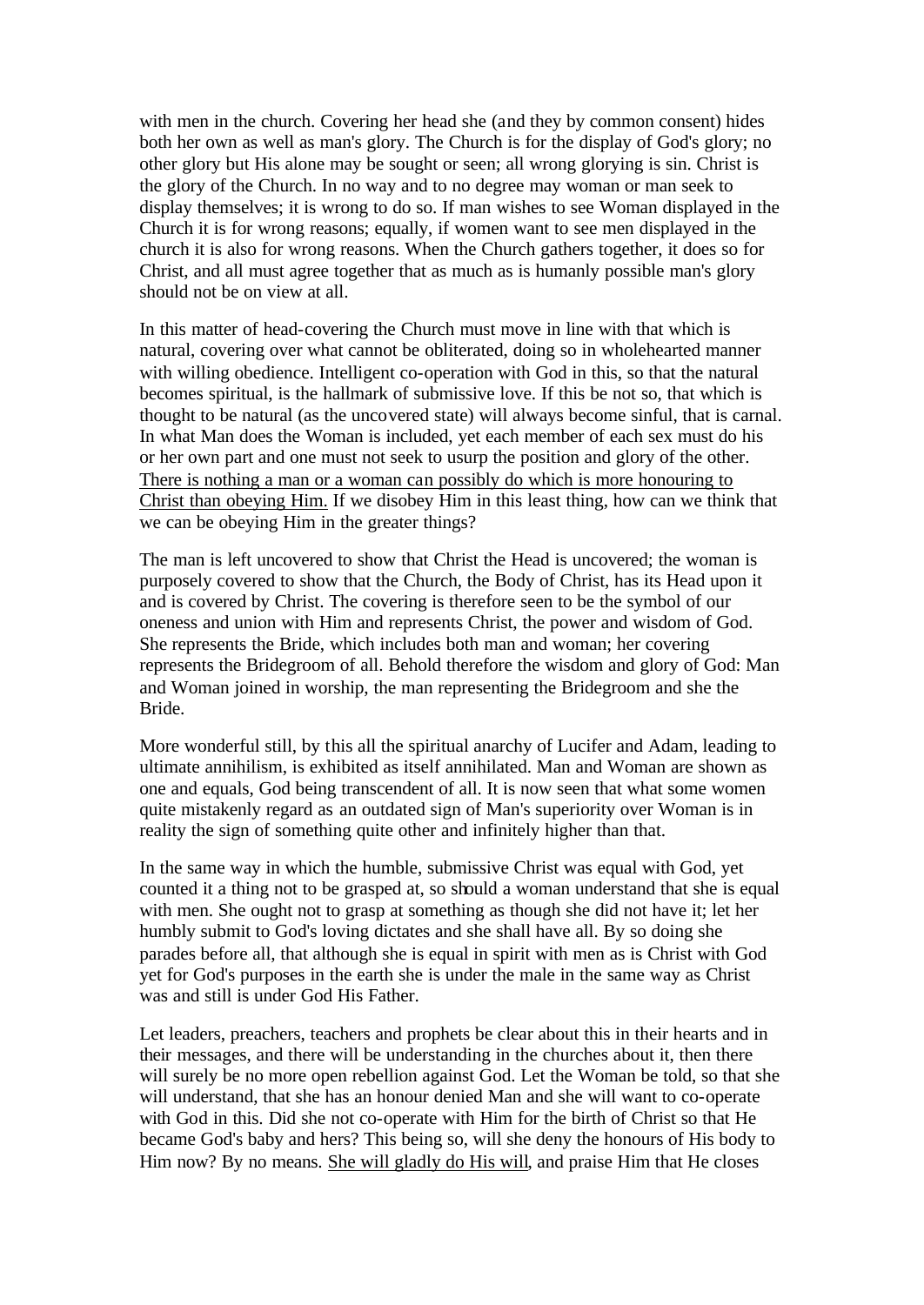His eyes to times of ignorance, that we all obtain mercy when we do things ignorantly in unbelief.

# **If Any Man be in Christ**

One of the greatest hindrances to the correct understanding of truth is confusion of thought arising oftentimes from misinterpretation of scripture. Sadly enough the subject under consideration here is an outstanding example of this. The scripture which is generally used to raise objections to all the foregoing is the Galatian text, 'There is neither Jew nor Greek, there is neither bond nor free, there is neither male nor female: for ye are all one in Christ Jesus'. This is taken to mean that in the Church women are equal with men in all things, which is entirely correct. But to say that because this is so it is also true that women are the same as men in the churches is not correct.

Unfortunately this latter is an assumption made upon a wrong premise. The mistake is made because of failure to understand the difference between two important truths. Simply stated these are: 'I in Christ' and 'Christ in me'. The phrases are not actual scriptural quotations but the truths they contain have ample scriptural documentation. Textual settings of these two expressions may be seen in such passages as the following: 'if any man be in Christ, he is a new creature' and 'Christ in you, the hope of glory'. Both of these are true descriptions of everyone born of God; one cannot be true of a person's experience and yet not the other, but that does not mean that they are synonymous terms.

# **He is a New Creature**

From the moment any person, whether male or female, is in Christ, he or she is a new spiritual creature and there is a new spiritual creation to discover. This has to be so, because the phrase 'in Christ' is identical in meaning with such phrases as 'in the Church' and 'in His Body'. It is quite impossible to be in such a position and company and not completely changed. Being in a new Spiritual experience all who are there are in an eternal spiritual body, which is to them an entirely new creation. This is nothing other than being in Christ in God: via His own death and resurrection Christ baptises us into Himself.

Now this is an entirely spiritual operation, and except in a marginal way it does not affect the human body, and certainly does not change the basic relationships of men and women. The Lord Jesus' death and resurrection were personal, literal and physical, having eternal spiritual effects. On the contrary, when we are baptised into His body the operation is entirely spiritual. Although this has physical effects they are limited; the body remains unredeemed. This experience places us in position in the body of Christ and therefore involves a life-changing regeneration of spirit, but it does not change the body.

Human spirits are neither male nor female. The spirit inside a female body is no different in kind from the spirit in a male body. For this reason it is better to think of individual spirits of men and women as 'it' rather than he or she. Although, while indwelling the bodies of either a male or a female, spirit cannot help being identified with the body in which it dwells, masculine and feminine genders have nothing to do with spirit. The Lord made this quite clear when He said, 'That which is born of the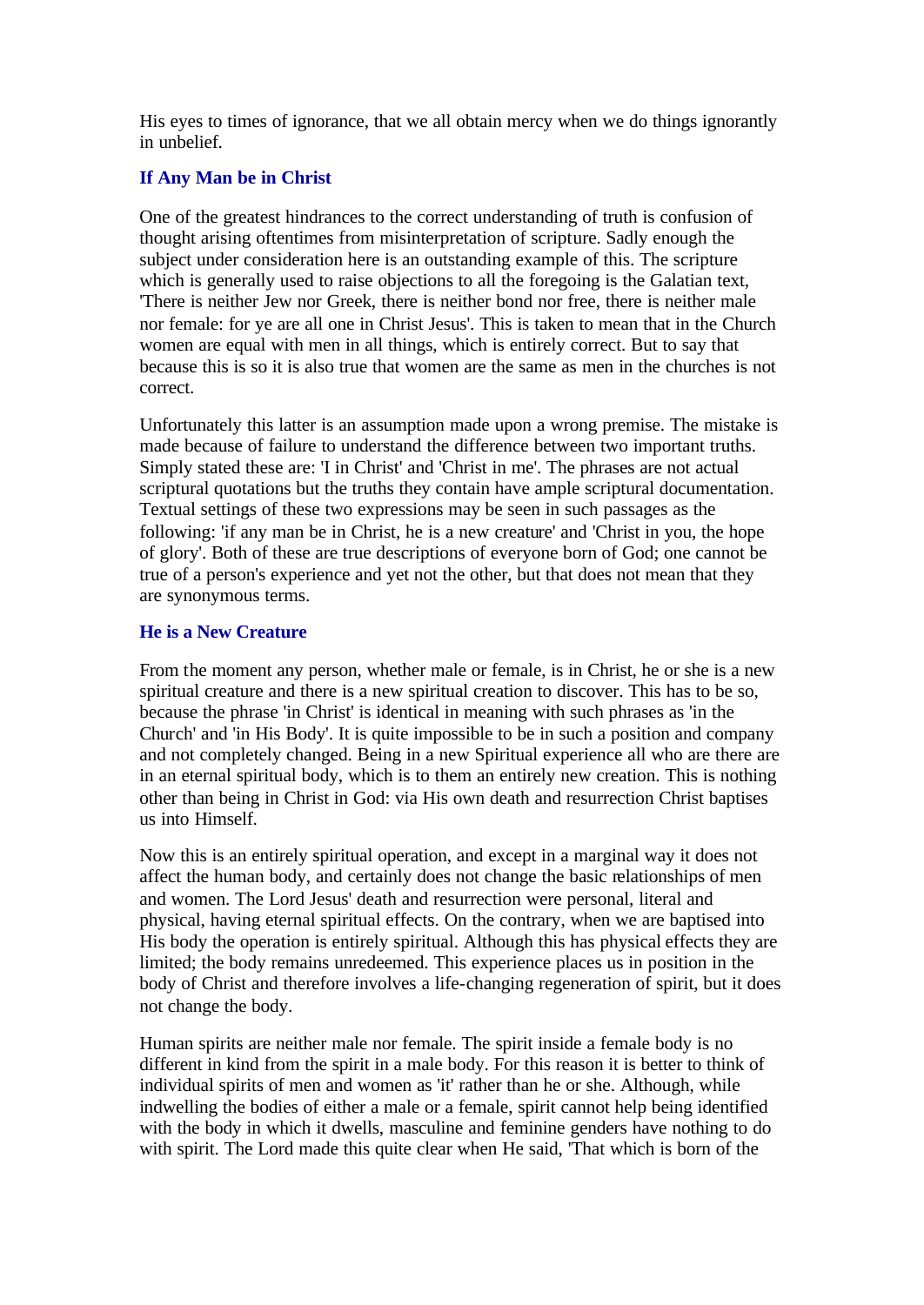flesh is flesh; and that which is born of the Spirit is spirit.' Masculine and feminine have to do with body only.

Upon departure from the body, the spirit, being neither male nor female, enters into a spiritual body given it by God; this is spoken of as being clothed upon with a 'house from heaven'. The new creature is then fully known and, according to Christ, neither marries nor is given in marriage. In this respect human spirits (that is the real persons) become as the angels but do not become part of the angelic creation or order. At that time all former human, bodily, natural relationships cease to be; there is no further need for them. Being of a 'kind' or 'order', bodies are unavoidably different and very partial, and in many ways represent inequality. For this reason, in that future state, they are to be disposed of, but until then they must of necessity remain and their differences must be fully accepted and acknowledged in the churches.

As well as the things already considered, head-covering is a testimony to this also. It is not at all a declaration of female spiritual inferiority; the devil has so cunningly twisted it to appear this (and he has found much fertile ground and many advocates). It is simply a clear testimony to the obvious fact that bodily we are not the same and can never be so while the earth standeth. Spiritually we are one and equal, but bodily we are not and can never be identical. Head-covering is enjoined upon us as a testimony to the fact that within the bounds of marriage there is proper bodily union and a special human relationship. More than that even, worn submissively and with spiritual intention, it can also become a declaration of a spiritual union within that marriage. Certain it is that it was never intended by God that it should become a point of debate.

Bearing these things in mind we see that when a person is spoken of as being 'in Christ', bodily states are not in view, but spiritual states only. 'I in Christ' means that I have undergone a complete change in spirit and in position, but 'Christ in me' does not mean that I have undergone a total change either in body or in bodily position. The redeemed and regenerate spirit is changed, and in men's view will develop by God's grace into a completely new soul, that is, a new person. The unredeemed body remains and, being now indwelt by a new person, will be controlled and correctly related to God and its contemporaries and environment to live among them according to God's original designs and ordinations. When Christ is in a man he remains a man; when Christ is in a woman she remains a woman; bodily, there is no change; the difference there has always been remains. She becomes a better woman though and he becomes a better man.

#### **The Spirit Giveth Life**

Carrying this one step further we note that Paul says to the Romans, 'if Christ be in you the body is dead because of sin'. All that he means to convey by this we cannot fully discuss here; the point needing reiteration is that by this the apostle is not saying that the body literally undergoes physical death. God says that death takes place but it is an entirely spiritual death. If he meant that physical death occurs it could be supposed that a change or neutralisation of gender takes place at that time. It does not; male and female we still are. When the Spirit of Him that raised up Christ from the dead also quickens our mortal bodies they are still the same as they have been from the beginning. The quickening is out from the state of spiritual death into which all mankind was plunged because of Adam's sin in Eden. We see then that, although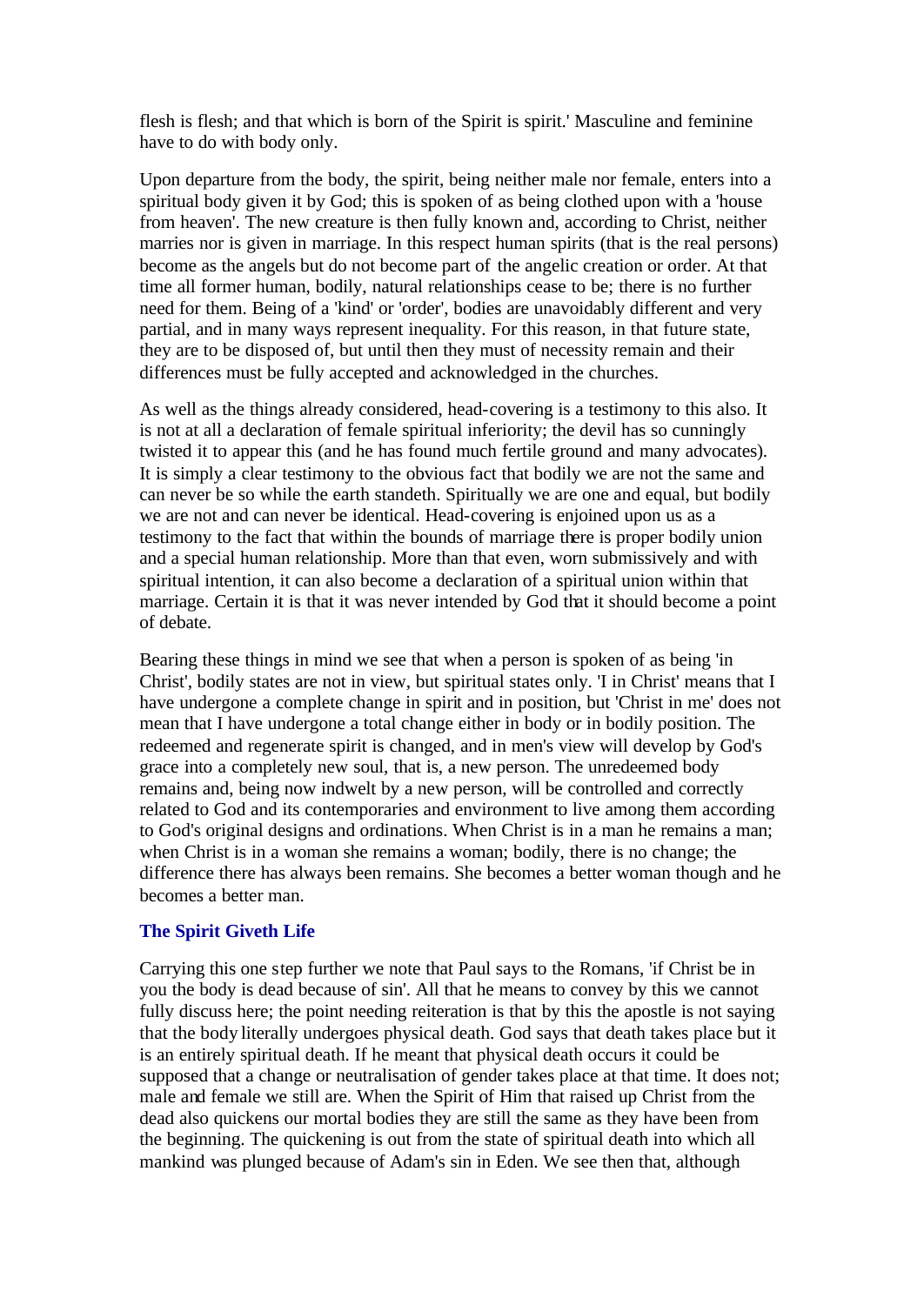head-covering in the churches is an acknowledgement of essential human relationships, it is not firstly so; only secondarily does it testify to those.

The practice of head-covering in a church does not of itself mean that a church is spiritual. No ordinance having symbolic, outward practice, such as breaking of bread or baptism or anointing with oil or head-covering, is proof that an individual or a church is spiritual. Of themselves these things have no more power to bestow spirituality than they have to proclaim it. Each is only a symbol of truth, an acknowledgement of things invisible and, except each is done in loving obedience as a declaration of the truth for which the symbol is employed, they are altogether only legalistic 'dry bones'. But done in the Spirit in a spirit of humility they proclaim that those who practise them are scripturally discerning and spiritually obedient. These are not bound by jots and tittles of legalism, but desirous in purest love and spiritual delight to obey their Lord down to the finest details. And why should this not be so?

# **All One in Christ Jesus**

However, although these things do not prove spirituality, their non-practice displays ignorance, or worse still, parades disobedience. To defend their absence reveals theological confusion, spiritual disorder, scriptural misinterpretation and common abuse of privilege; continuance in the same is schismatic. So great has been the drift from truth that a woman regularly wearing a head-covering in church these days is often regarded as a schismatic; so has error become accepted as truth and truth has been condemned as error. It is a scandal.

We must firmly believe and state that Christ in a man and a woman will abide by what He has so specifically said in all the scriptures. Paul would not have been so foolish or so careless of souls as to contradict in effect something he has said to the Corinthians by something he says to the Galatians. If he did such things, how reliable would he be? Could he possibly expect others to take him seriously? Common sense, even if it is alone, cannot accept that to introduce a topic of no moment, having momentary local meaning only, and lay it down as law in a book to be preserved for the churches throughout time, is a rash and most immature thing to do. God has preserved Paul's writings for posterity. Do we seriously consider either of them to be in need of instruction and correction from us? Are we moderns Paul's superiors? Such proud attitudes lay at the root of the schism which rent the Corinthian church, hence the letter: what he wrote found universal acceptance. There is no record that any of his contemporaries, many of them men of equal spiritual insight and standing, thought it necessary to correct Paul's statements. Has twentieth century knowledge advanced so much that we now have no need of him and his ordinances?

#### **Let Each One Hold the Head**

This great saint and first apostle to the gentiles needs no man to defend him, and both what has been written as well as the following is not advanced for this purpose. It may however shed more light on the matter, and help us to better humble ourselves to accept the commandments given by God through him to us, if we consider a telling point he made on another subject closely related to our present study. When sending instructions to Timothy concerning pastoral matters, he gave him some important directions about offices and officers in the church. In the whole of scripture these are unexcelled. The only other passages of equal substance on the subject were also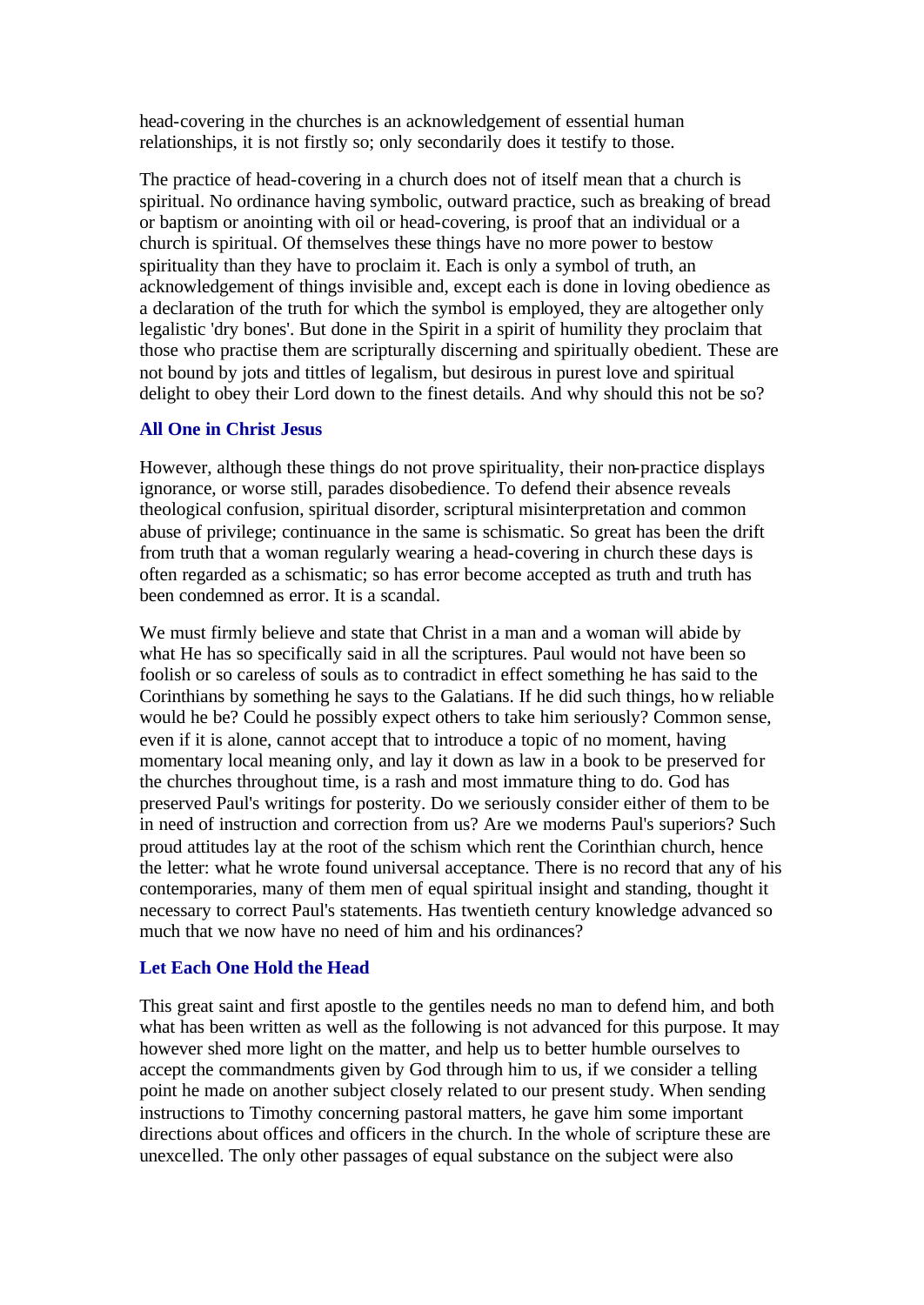written by Paul when giving commandment to Titus. These are parallel in teaching and should be read in conjunction with the letters to Timothy.

Speaking to each of them about elders, bishops and deacons, he uses this phrase, 'the husband of one wife' . There is not the slightest hint of a suggestion that the office may be occupied by the wife of one husband. Such a possibility never crossed his mind, for Christ has not ordained women to these offices. It did however cross the Lord's mind, so He had it written down so that twentieth century churches should not transgress His wishes.

Paul next goes on to speak to Titus of aged men and aged women, carefully drawing proper distinctions between the use of the words 'elder' and 'aged'. He used the word 'elder' to describe an office in the church only; on the other hand he only uses the word 'aged' when referring to both men and women who are obviously exactly what the word describes. The word 'elder' can be used of young men, for it does not describe the age of the person who fills the office but rather the office the person fills. On the other hand the word 'aged' has no definite connections with office at all but with length of life.

If it is true that male and female are in every way equal in the churches, why this distinction? Is it not made for at least two reasons?

(1) to draw our attention to the fact that, although in Christ there is no difference, in the churches there remains a ve ry great deal of difference, and (2) to fix for all time the order of precedence in the churches set out by God for His people. Every person in Christ has Christ directly for his or her own head. He is over each one individually and rules over and directs each by His Spirit. Therefore every child of God must be left free to move in co-operation with and in obedience to Him, without discrimination as to sex, age or office. If the whole body is to hold the head for himself or herself that is their prime and everlasting life and duty. Their grip is not to be on a lesser person or through a group of elected men as though they were the neck which joins the body to the head. At the same time, while each is doing this, he or she is to remember and also hold to the pattern of headship that He who is the head of the entire body has laid down for local companies.

No one taught of God would think of denying that the office of eldership denotes headship in the churches. In practice this is so firmly held among us that we submit to proper spiritual eldership without demur. Similarly everyone who treasures the scriptures holds dearly to the fact that eldership belongs exclusively to the male. In effect this is an acknowledgement of man's headship among a mixed company of worshippers in the local church. Head-covering is an open confession of this before angels and men; to break with it is to confess that the heart no longer accepts Christ's authority in the Church and over the churches.

#### **Let a Man Learn to Rule**

A further point emerges which is related to this matter, namely discipline by eldership in a local church. The Lord says that an elder should be the husband of one wife. Now this does not mean that an unmarried man cannot be an elder, or Paul himself (and Barnabas also) should not have been elders or apostles. But in relation to the truth above considered, in the case of a married man, a husband and father ought to act as an elder to his own wife and their children. An elder elected to a community ought not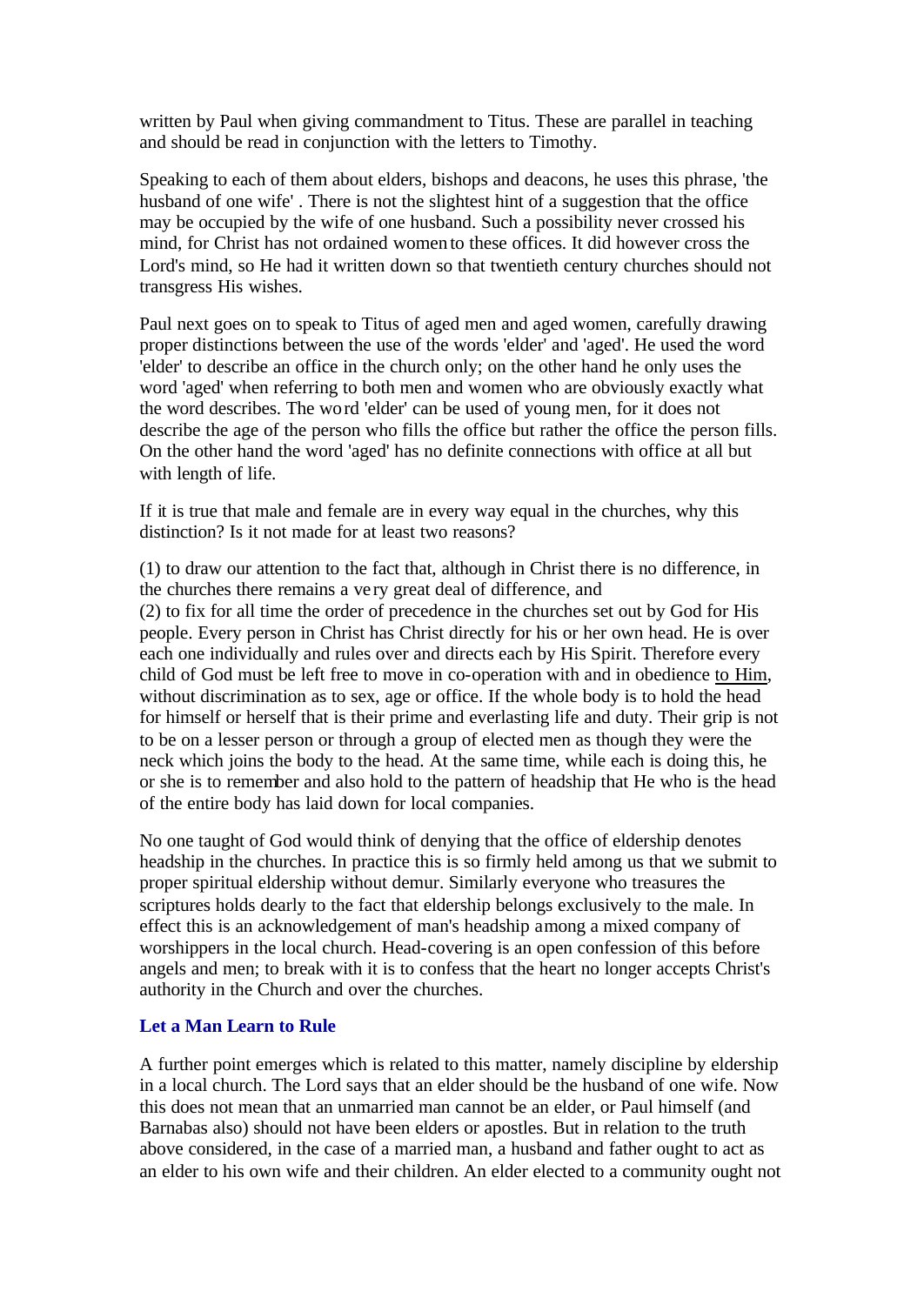to find need to discipline any woman, least of all a married one, over the wearing of a head-covering.

Every man should act as an elder and discipline his own household, so that the elected elders of the church should not need to be occupied in such matters. This is one of the obvious reasons for the instruction that no man may be an elder in the church if he has not the spiritual power and moral courage to apply discipline to his own flesh and blood, but it is deplorable if he is ignorant of the grounds upon which he should stand and the principle by which he should govern. Under such conditions how can he be expected to fulfil the role of elder? If he fails to let even nature teach him, how shall he be taught of God?

Let a man first learn to successfully rule in these things over his own family; otherwise, if he allows them to appear before others in the church uncovered, not only his womenfolk but also he himself will need to be disciplined. It is altogether as though they all were naked and the church dead because disconnected from its head, and the Lord's death (to which Paul proceeds next in order in this chapter) made ineffective.

One of the most common of the erroneous beliefs connected with this passage, hindering souls and preventing them from entering into truth, is the strange idea that when Paul uses the word 'covers' or 'covered' or 'uncovered' he is referring to hair, but this cannot be. Simply to read the section inserting the word hair with its correct prefix and in its correct sense for the word 'cover' in its various usages makes Paul sound ridiculous. A couple of verses may suffice to illustrate the error: verse four 'every man praying or prophesying without his head covered with hair dishonours his Head'; verse six 'if a woman has no hair on her head let her hair be shaved off' - which is impossible. By the word cover Paul obviously means something other than and extra to hair.

It is to be doubted that the contentions to which Paul refers in chapter one verse eleven included arguments about head-covering, but it is to our shame and greatly to be regretted that contention about it has sprung up in modern churches. Much of this, though not all, is due either to misunderstanding or misinterpretation. The word 'custom' used by the apostle in verse sixteen has specially suffered from this: 'we have no such custom', he says, and thereby seems to have cast doubt upon all the foregoing - what a pity, for that was not his intention. The proper understanding of what he is saying must be governed by what he has previously said in verse fourteen, 'Doth not even nature itself teach you?' Again he gathers point for spiritual truth from 'that which is natural'. The church had fallen so far from being taught by the Spirit that their spiritual father had to resort to nature as their teacher. Nature teaches us that if a woman has long hair it is a glory to her, and then adds that it is given her for a covering. From this it should not be assumed that the woman whose hair does not grow long and luxurious has no glory. On the other hand they that do have it have glory, but it is only a natural glory - it has nothing to do with spiritual glory; this can only be obtained by the obedience of faith.

To understand the message Paul is imparting, verses thirteen, fourteen and fifteen should be regarded as being a parenthesis. Read in this light the custom referred to in verse sixteen is seen to belong to verse twelve, which is all part of the message delivered to him by God about the obligation and significance of head-covering which